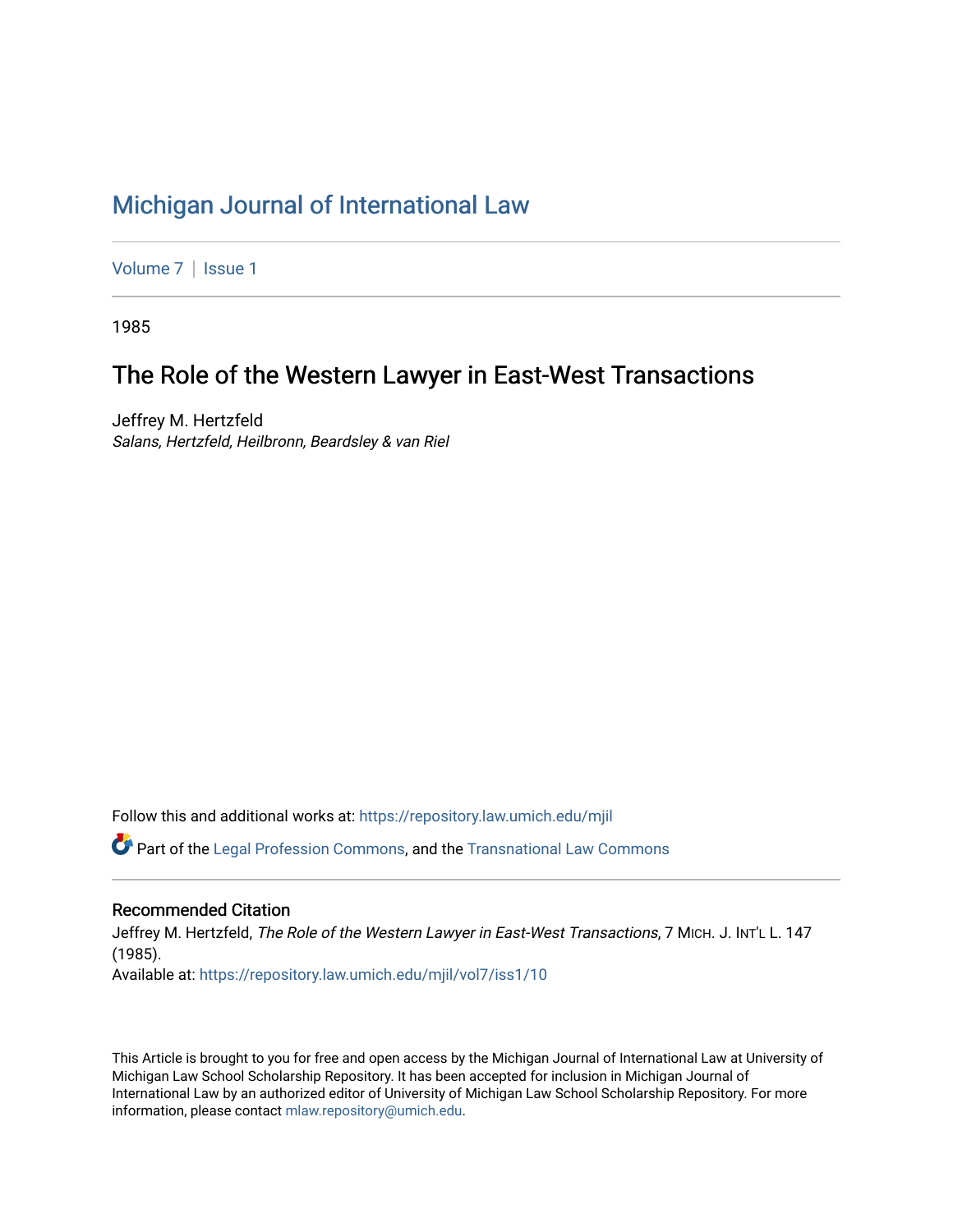# **The Role of the Western Lawyer in East-West Transactions**

# **Jeffrey M. Hertzfeld\***

When a Western lawyer ventures into a foreign jurisdiction to assist a client, his customary domestic role as an advisor, draftsman, and negotiator takes on a dimension demanding special skills. The lawyer must understand a second legal system which relies on premises different from those of his own legal system, identify the relevant legal issues presented **by** both systems, and guide the client toward the best resolution of these issues. Moreover, to the extent that the lawyer's role is to explain his client's position to the other party, the lawyer must have some awareness of that other party's operative premises so as to be able to limit the risk of misunderstanding.

This task is difficult when a Western lawyer is working in a foreign country with an economy that operates according to a philosophy similar to the philosphy guiding his own country. It is magnified when dealing in non-market economies. **I** Indeed, in an environment so far removed, not only in legal and economic

**1.** "Non-market economies" refers to the state-run economies of the People's Republic of China (P.R.C.) and the members of the Council for Mutual Economic Assistance **(COMECON)** which are Bulgaria, Cuba, Czechoslovakia, the German Democratic Republic, Hungary, Mongolia, Poland, Romania, and the Union of Soviet Socialist Republics **(U.S.S.R.).** Business dealings between these countries and parties located in the member countries of the Organization for Economic Cooperation and Development **(OECD)** are referred to herein as "East-West" transactions. The **OECD** is composed of Australia, Austria, Belgium, Canada, Denmark, Finland, France, the Federal Republic of Germany, Greece, Iceland, the Irish Republic, Italy, Japan, Luxembourg, the Netherlands, New Zealand, Norway, Portugal, Spain, Sweden, Switzerland, Turkey, the United Kingdom, and the United States. Yugoslavia is a member with special status.

Since the **U.S.S.R.** provided the structural model for the countries of Eastern Europe as well as for the P.R.C., it is used as the principal focus of this article. There are, however, limits to the validity of generalizations based on this model. First, the Marxist-Leninist background of all the Eastern Euro-

**<sup>\*</sup>** Senior partner, Salans, Hertzfeld, Heilbronn, Beardsley **&** van Riel, Paris. B.A. **1963,** University of Pennsylvania; L.L.B. **1966,** Harvard Law School; Faculty Associate. Europa Instiiute, University of Leiden, Netherlands **1967-1968.** Member, Legal Committee, U.S.-Soviet Trade and Economic Council; Conciliator, U.S.-Hungarian Permanent Conciliation Panel for Commercial Dispute Settlements. Mr. Hertzfeld, an American attorney admitted as a counseil juridique in France, has advised numerous U.S. and West European companies in their dealings with the Union of Soviet Socialist \* Republics, various Eastern European countries, and the People's Republic of China.—eds.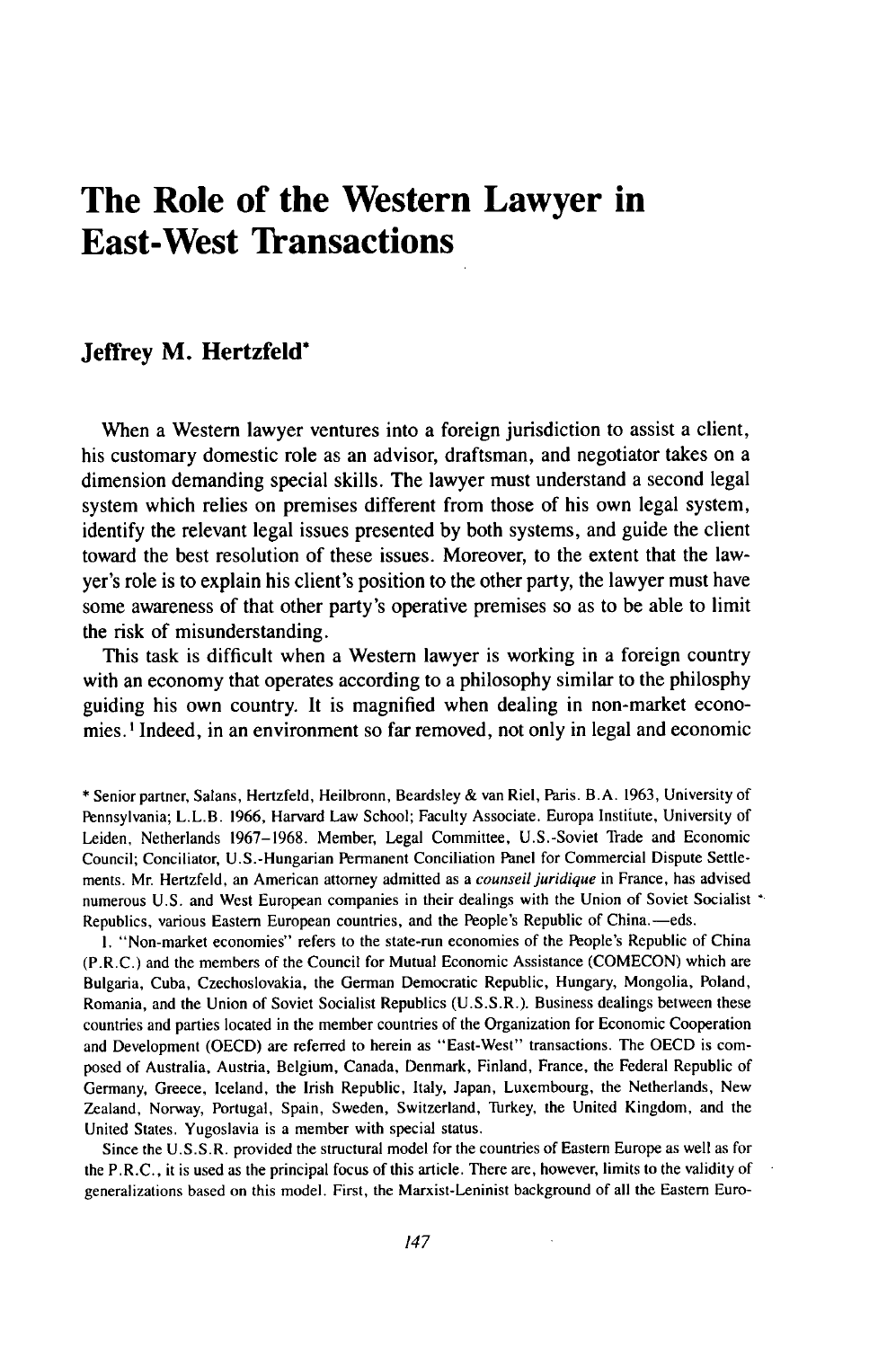terms, but also in social, political, and ideological terms from that known to Western businesspeople, the lawyer specializing in this field is frequently called upon to play a much broader role than is the case in most other international commercial transactions. **2**

The exposure of most Western companies to non-market economies is limited in scope and recent in vintage. While certain companies have had a long presence as traders in these markets, often operating through European subsidiaries, most companies only began to consider the potential of doing business with the governments of non-market economy countries in the early 1970s during the period following President Nixon's historic trip to Moscow. **<sup>3</sup>**In the late 1960s, the Union of Soviet Socialist Republics **(U.S.S.R.)** and Eastern Europe had begun to recognize the need to modernize their obsolescent industrial infrastructure and accelerate their technological development. It was decided that this modernization should be accomplished in part through the acquisition of Western plants, equipment, and technology. European and Japanese companies were the first to supply

2. The information presented in this article applies to straight sales transactions as well as more complicated industrial transactions. Industrial transactions may entail a variety of arrangements  $\epsilon$  including the transfer or exchange of technical knowledge, the sale of complete plants or processes, and the exchange of components, semi-finished goods, and finished products either related or unrelated to the products manufactured by the receiving plants. Industrial transactions may also include the rendering of technical assistance and training programs. In the case of certain Eastern European countries and the P.R.C., they may even involve direct capital investments on a profit sharing basis.

3. President Nixon's May 1972 meeting in Moscow with General Secretary Brezhnev resulted in the signing of the Basic Principles of Relations between the United States of America and the Union of Soviet Socialist Republics. 66 DEP'T **ST.** BULL. 898 (1972). This document, which is tantamount to a declaration of détente provides in part:

Id. at 899.

pean countries and the P.R.C. only dates to the early 1950s. As a result, this ideology is not as deeply embedded in the mentality of the people of these countries as it is in the citizens of the U.S.S.R. Second, these countries have enacted legislation modifying their economic systems. This trend began in Hungary, which in 1968 implemented the New Economic Mechanism allowing market influences and management initiatives to operate within its centrally planned economy. See generally HUNGARIAN STATUTES ON FOREIGN TRADE (I. Szasz compil. 1970). Following the experience of Yugoslavia, a COMECON observer country with joint East-West ventures in its territory since the late 1960s, Hungary, Poland, Romania, and Bulgaria adopted legislation authorizing joint ventures. See generally Buzescu, Joint-Ventures in Eastern Europe, 32 AM. **J.** COMP. L. 407 (1984).

The U.S.A. and the U.S.S.R. regard commercial and economic ties as an important and necessary element in the strengthening of their bilateral relations and thus will actively promote the growth of such ties. They will facilitate cooperation between the relevant organizations and enterprises of the two countries and the conclusion of appropriate agreements and contracts, including long-term ones.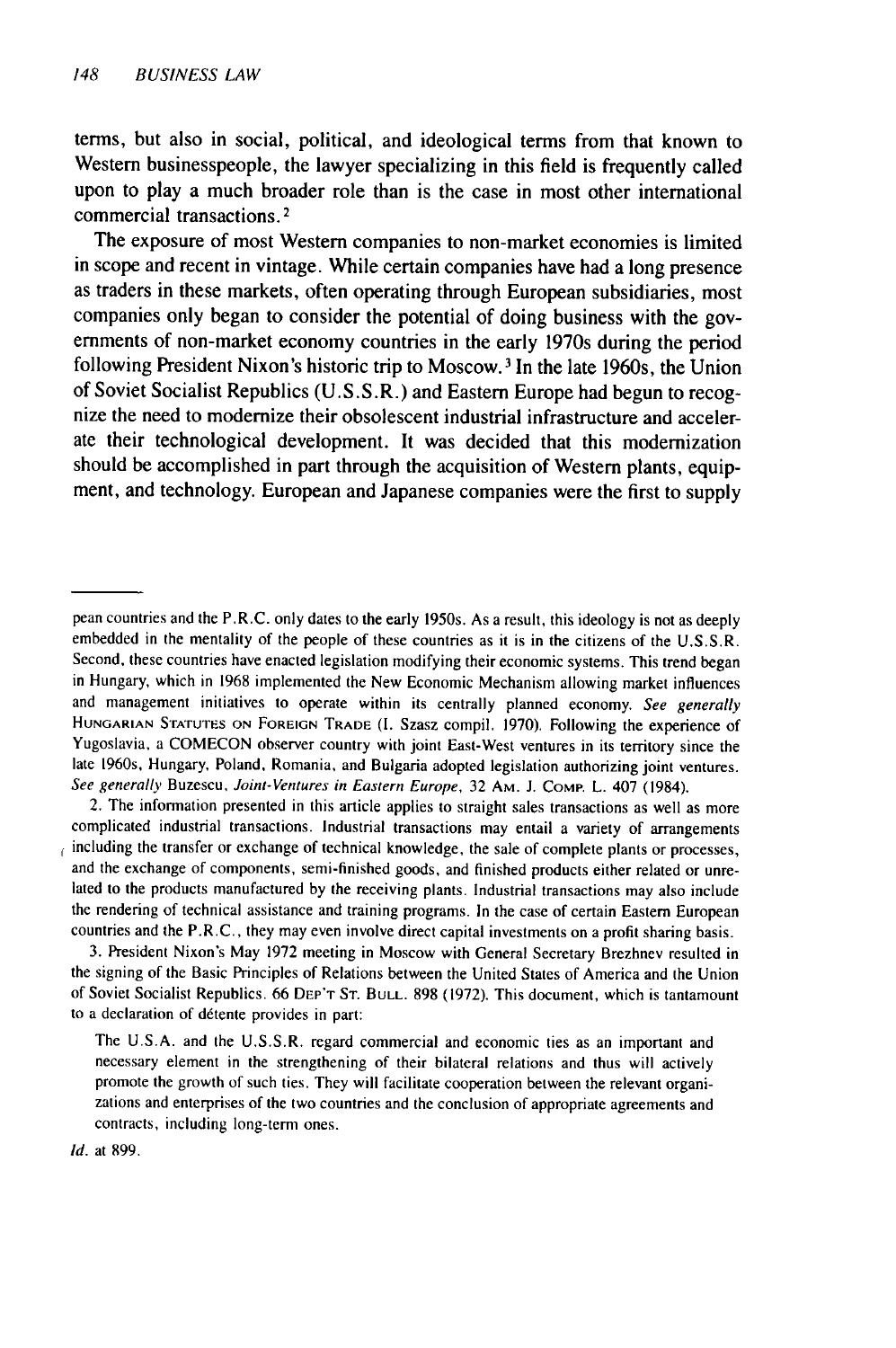complete industrial projects. 4 Then in **1972,** American business, with its entrepreneurial spirit, financial clout, and attractive technology, rushed onto the scene ready to claim its share in the newly-opened territories. **A** similar scenario occurred in the People's Republic of China (P.R.C.) in the late 1970s following the change of government, the announcement of extensive economic reforms, and overtures **by** the Chinese Government to foreign companies to participate in the P.R.C.'s industrial modernization. <sup>5</sup>

The legal staffs of Western companies were, for the most part, as unfamiliar with the legal systems prevailing in non-market economy countries as manage-

4. A Japanese consortium, for example, entered into a large scale long-term agreement with the U.S.S.R. for the development of the Siberian wood-processing industry based on the supply of Japanese equipment and the counter-purchase of Soviet lumber. *See, e.g., The* first crack in the Siberian ice, **ECONOMIST,** Sept. 14-20, 1968, at 74; Soviet and Japan Sign Siberia Pact, N.Y. Times, Aug. 18, 1968, at 10; Anderson, Soviet Bids Japan Welcome to Siberia, N.Y. Times, Jan. 19, 1968, at 52. The basic agreement defining this project was signed in Tokyo on July 29, 1968. In 1969 and 1970, West German, Italian, and Austrian companies concluded long-term agreements for pipeline construction in the U.S.S.R. and delivery of natural gas to Western Europe. See, e.g., Switching on the gas, ECONOMIST, Sept. 6-12, 1969, at 64; Italy to Import Natural Gas *from* Soviet, N.Y. Times, Dec. II, 1969, at 93; Soviet Sets Terms to Sell Gas to West Germany, N.Y. Times, Dec. 1, 1969, at 5; Soviet Offers to Extend Pipeline to West Germany N.Y. Times, May **6,** 1969, at 2.

5. Since 1979, the legislative and regulatory activity in the P.R.C. has been striking. See generally COMMERCIAL LAWS **AND** BUSINESS **REGULATIONS** OF **THE** PEOPLE'S REPUBLIC OF **CHINA** 1949-1983 (V. Sit ed. **1983)** [hereinafter cited as COMMERCIAL LAWS]. Much of that activity concerns business relations with foreigners. See, e.g., The Law of the People's Republic of China on Joint Ventures Using Chinese and Foreign Investment, approved July **1,** 1979, translated in COMMERCIAL LAWS, supra, at 326; Regulations on the Registration of Joint Ventures Using Chinese and Foreign Investment, approved July 26, 1980, translated in COMMERCIAL LAWS, supra, at 329; Regulations on Labour Management in Joint Ventures Using Chinese and Foreign Investment, approved July 26, 1980, translated in COMMERCIAL LAWS, supra, at 331; Provisional Regulations for Providing Loans to Joint Ventures Using Chinese and Foreign Investments from the Bank of China, approved Mar. 13, 1981, translated in COMMERCIAL LAWS, supra, at 83; Regulations on Special Economic Zones in Guangdong Province, approved Aug. 26, 1980, translated in COMMERCIAL LAWS, supra, at 341; Interim Regulations of the People's Republic of China Concerning Their Control of Resident Offices of Foreign Enterprises, promulgated Oct. 30, 1980, translated in COMMERCIAL LAWS, supra, at **311;** The Income Tax Law for Foreign Enterprises of the People's Republic of China, adopted Dec. 13, 1981, translated in COMMERCIAL LAWS, supra, at 186; Detailed Rules and Regulations of the People's Republic of China for the Implementation of the Income Tax Law Concerning Foreign Enterprises, approved Feb. 17, 1982, translated in COMMERCIAL LAWS, supra, at 188; Rules for the Implementation of Foreign Exchange Controls Relating to Foreign Institutions in China and Their Personnel, promulgated Aug. **10,** 1981, translated in COMMERCIAL LAWS, supra, at 64; Rules for the Implementation of Controls Relating to Carrying Foreign Exchange, Precious Metals and Foreign Exchange Instruments Into and Out of China, promulgated Aug. 10, 1981, translated in COMMERCIAL LAWS, supra, at 65; Regulations of the People's Republic of China on the Exploitation of Offshore Petroleum Resources in Cooperation with Foreign Enterprises, adopted Jan. 12, 1982, translated in COMMERCIAL LAWS, supra, at 335; The Economic Contracts Law of the People's Republic of China, *adopted Dec. 13, 1981, translated in* COMMERCIAL LAWS, *supra*, at 300.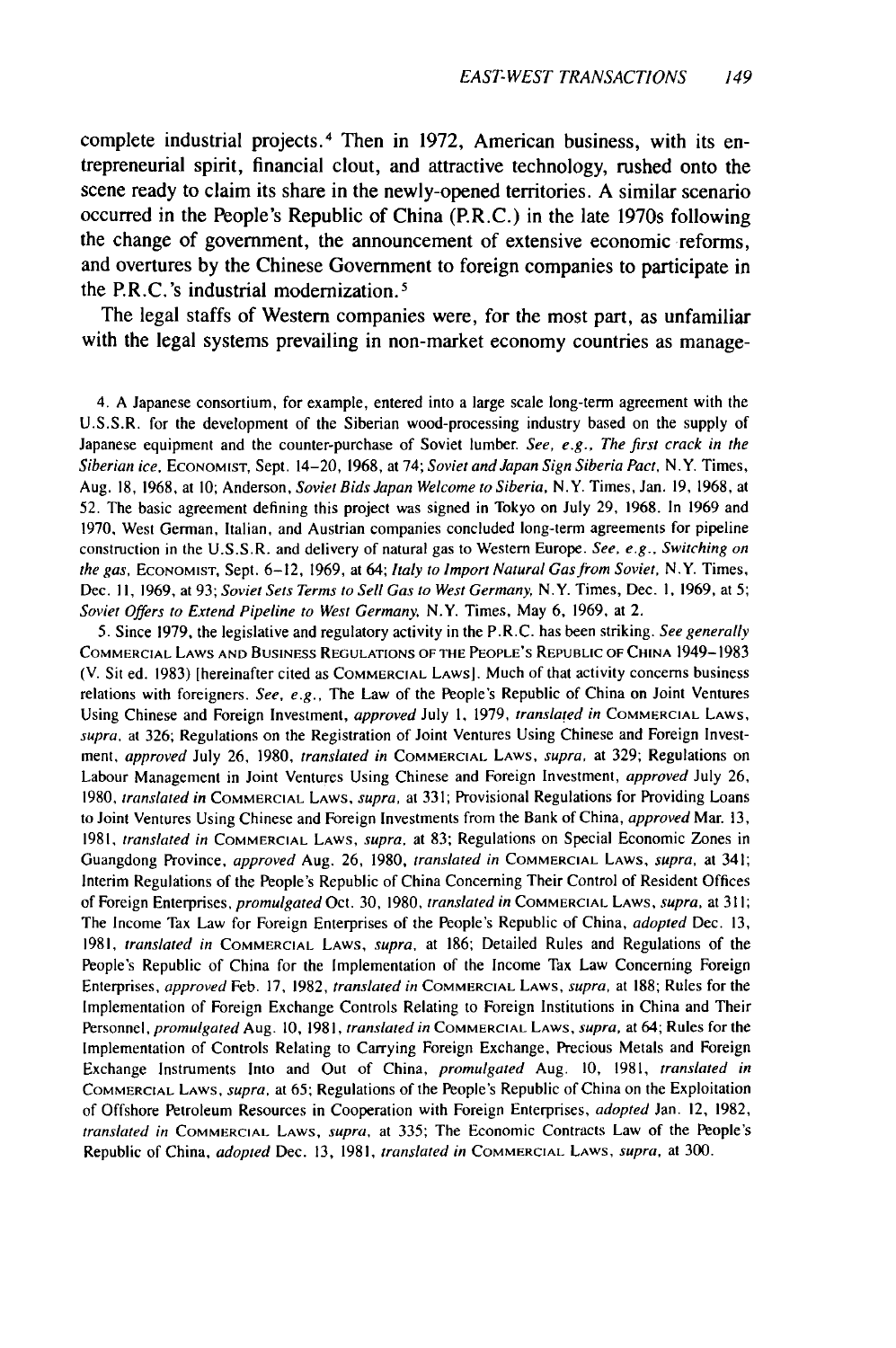ment was with the business environments there. To fill the gap, many of these companies turned to international lawyers with specialized experience in this field. These legal experts were called upon to educate their clients on a broad range of topics. This article identifies and analyzes the special areas which the Western lawyer must consider when advising a client regarding an East-West transaction. These areas, although interrelated, have been categorized for clarity and ease of analysis. Part I outlines approaches for dealing with the legal and economic environment in which business negotiations are conducted. It describes the practical knowledge that lawyers must possess in order to help clients gain access to non-market countries. It also explains the process of identifying and understanding the roles and duties of various parties in Eastern countries. Part II discusses the structuring of contract negotiations in light of Eastern decisionmaking criteria and procedures. It focuses on the various factors which the parties must consider during the negotiation process, including the Western party's relationship to the Eastern negotiator. Finally, part **III** sets forth approaches to settling East-West commercial disputes.

### I. THE LEGAL AND ECONOMIC ENVIRONMENT

In order to successfully aid clients engaged in East-West transactions, Western lawyers must possess a thorough understanding of the legal and economic environment in non-market economy countries. This task requires practical knowledge about how non-market countries operate. With this knowledge, lawyers can anticipate problems before they arise and help their clients avoid obstacles that may prevent completion of a transaction.

### *A. Gaining Access to the Market*

The initial task of a Western businessperson contemplating an East-West transaction is to gain access to the Eastern market and establish regularized communications with Eastern decision makers. The experienced East-West lawyer will advise the client on certain logistical matters which vary from the typical West-West transaction.

As simple as it may sound, gaining access to non-market economy countries may pose a number of problems. For example, obtaining a business visa for a sales mission to Moscow requires an invitation from the appropriate foreign trade organization. While it is possible to obtain a tourist visa and travel to Moscow without an invitation or business visa, this may result in a considerable loss of time and money. There is a significant likelihood that the Soviet representatives will not make themselves available if they have not approved such a meeting. Therefore, eliciting a business invitation is an essential first step.<sup>6</sup>

6. Requests for invitations should not be phrased in a manner which suggests a "hard sell" or an expectation that the Soviet negotiators will have elaborately prepared for the meeting. Such sug-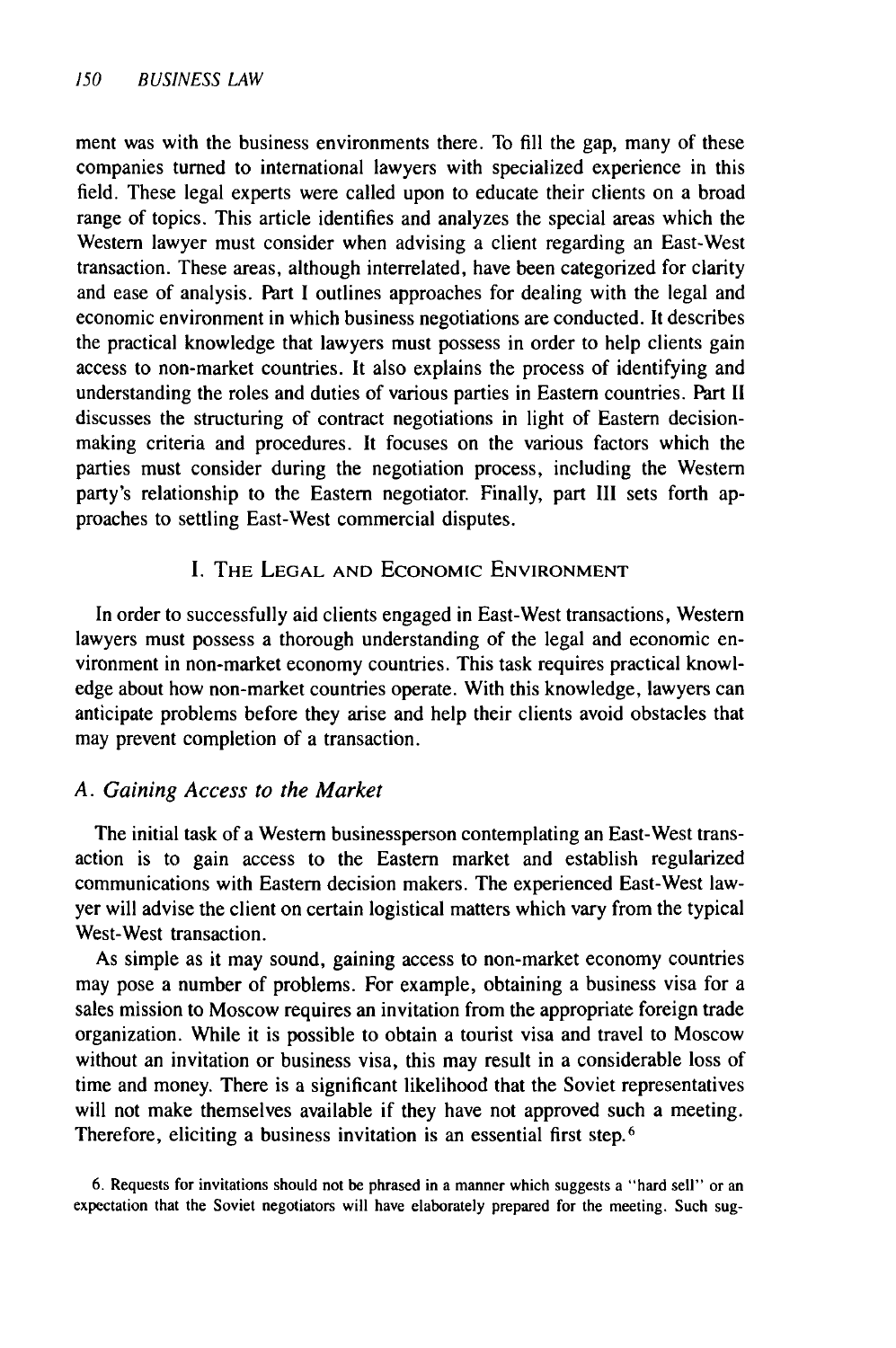To improve access to and communications with local decision makers in a nonmarket economy, the lawyer may advise the Western company to establish a local representation office. A representation office is normally constituted as a branch of a Western company and is staffed with at least one Western employee as well as local Eastern employees. Representation offices principally serve as liaison offices and, in this connection, maintain regular contact with actual and potential local customers, transmit commercial and technical proposals to their home offices, and assist in obtaining visas, scheduling meetings, and organizing the logistical aspects of negotiations for visiting representatives of their companies.<sup>7</sup> The major drawback to the establishment of representation offices is cost. The expense may be prohibitive unless a company already enjoys a substantial level of business in the market in which it would like to establish such an office.

An alternative to the establishment of a representation office is the retention of a local Eastern agent. This possibility is available in a number of Eastern European countries, though not in the U.S.S.R. Local agents work on a commission basis and sometimes require a fixed retainer that is credited against commissions earned.<sup>8</sup> Before retaining an Eastern agent, a company should recognize the drawbacks of such an arrangement. Agents are under the control of their Eastern governments and cannot be expected to take a strong stance in negotiations. Moreover, it is always possible that the person within the agency responsible for representing a particular company will be reassigned to another post without warning. Finally, the divided loyalties of the agent are such that the Western company cannot prudently disclose final negotiating positions to the agent and must, therefore, participate directly in key negotiations. On the other hand, Eastern agents can bring extremely useful knowledge of local languages and business structures to the companies they represent. Moreover, Eastern governments are undoubtedly interested in demonstrating that their agents can be effective. This in turn promotes the reputations of the agents and increases their use by U.S. companies. In some cases, commissions paid to such agents are considered by Western companies to be tantamount to discounts granted to state buyers.

Linked to the difficulty of obtaining access to Eastern markets is the relatively lengthy time frame required for most East-West negotiations as compared to similar transactions between Western parties. This means that the cost of negotia-

gestions can lead to lengthy delays in obtaining invitations. Of course, at advanced stages in negotiations, a firm position expressed in telexes may well become necessary in order to communicate regarding issues then on the table. Furthermore, it is important to remember that telexes to Moscow may remain unanswered for lengthy periods of time. Many Western businesspeople, unaccustomed to such treatment, may interpret this as lack of interest on the part of the Soviets. In fact, it is often due to bureaucratic decision-making procedures. Premature reactions on the part of the Western party are inappropriate and may prove counterproductive.

*7. See* Hertzfeld, *Setting Up Shop in Moscow,* HARV. Bus. REV., Sept.-Oct. 1974, at 137.

8. In addition to Eastern agents, it should be noted that a number of Western companies operate as commission agents with offices in both the West and the East.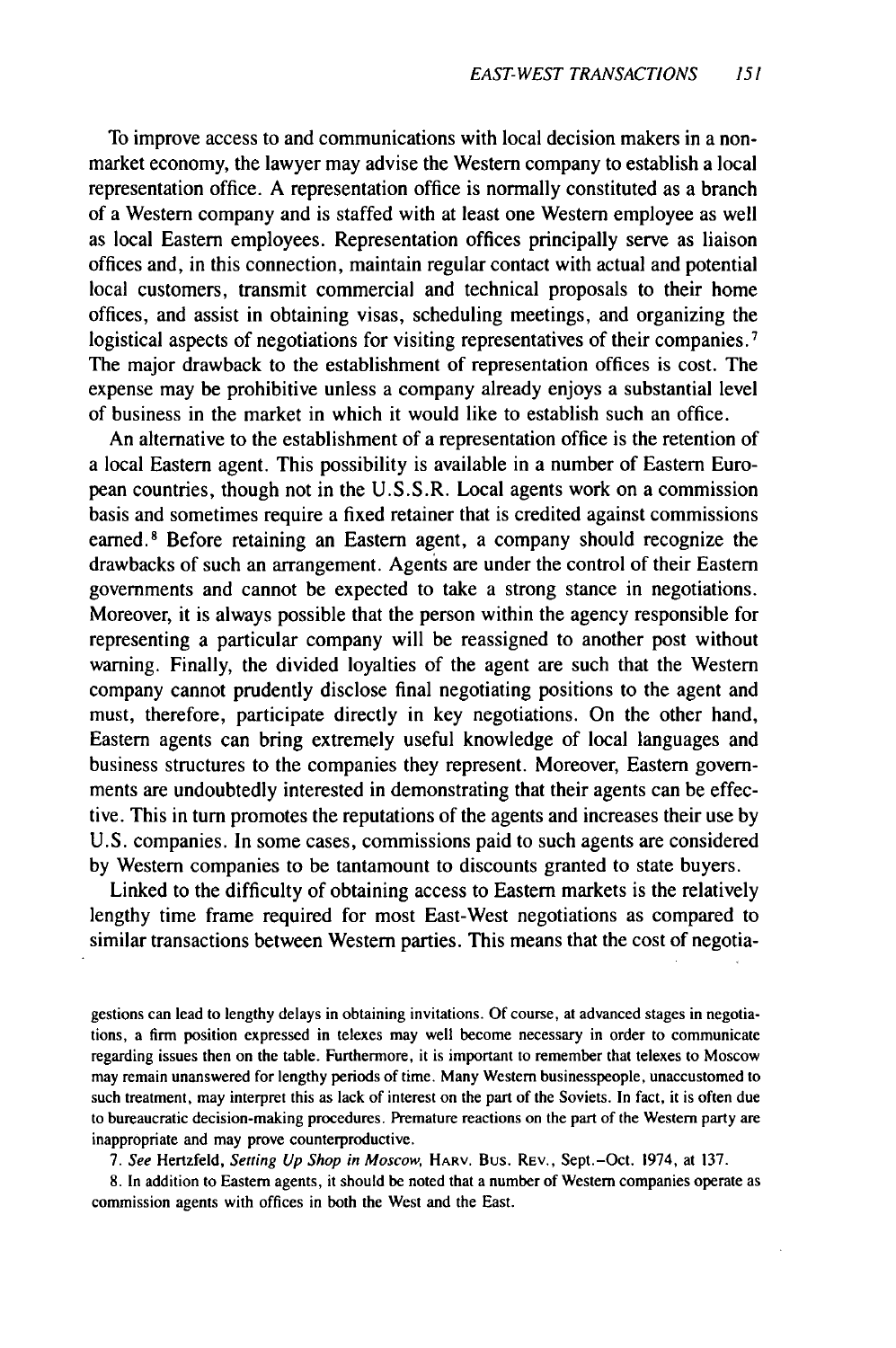tions tends to be much higher. By making their clients aware of this expense at the outset, lawyers enable them to factor these normally unexpected costs into their pricing.

## *B. Identifying and Understanding the Role of an Eastern Counterpart*

One of the most striking aspects of non-market economy countries is the monolithic appearance of the state. In a context in which all foreign trade is subject to a state monopoly,<sup>9</sup> many businesspeople assume that when, for example, they deal with the "Soviets," they are dealing directly with the government of the U.S.S.R. Although it is true that Eastern foreign trade organizations are directed by government policy, these agencies have a legal identity separate from the state. Lawyers must advise their clients regarding the legal and practical independence of these organizations.

The ultimate and sole contracting partner in the Soviet context is the foreign trade corporation that has exclusive competence to conclude a transaction for a given category of goods. **10** Each foreign trade corporation is endowed with a legal identity separate and distinct from other foreign trade corporations, domestic enterprises, and the state. Hence, the Soviet State is not legally responsible for the commercial obligations contracted by its foreign trade corporations any more than a foreign trade corporation can be held liable for the debts of the state."

Despite this legal independence, foreign trade corporations are essentially instruments for implementing state trade policy. Soviet corporations are subordinate to the Ministry of Foreign Trade; the president of each corporation is appointed by the Soviet Government; corporation assets are state property allocated to the corporation as a trust; and corporation import and export objectives are not

9. The principle that foreign trade should be controlled by a state monopoly was decreed by Lenin and enshrined in Soviet constitutional law. KONSTITUTSIA (Constitution) art. 73(10) (U.S.S.R.), translated in **I** COLLECTED LEGISLATION OF **THE UNION** OF **SOVIET SOCIALIST REPUBLICS AND** THE **CONSTITUENT UNION** REPUBLICS 3 (W. Butler ed. 1981). The communist regimes of Eastern Europe and the P.R.C. adopted this principle in the late 1940s and early 1950s.

10. Although the other Eastern European countries once conducted all trade through foreign trade corporations, this system no longer rigorously applies outside the U.S.S.R. Consequently, the task of identifying the appropriate contracting partner in other Eastern European countries is sometimes more difficult than it is in the U.S.S.R. The broader range of possible partners in these other countries, however, enhances both the opportunity for access to the market and the bargaining power of Western sellers.

**11.** Applying conventional rules of international conflicts of law, U.S. courts have upheld the independence of the Soviet Government from its foreign trade corporations and have set aside attachments of Soviet vessels in U.S. ports in actions brought against the government of the U.S.S.R. or foreign trade corporations. See, e.g., Prelude Corp. v. F/V Atlantic, No. C-71-1123 (N.D. Cal. June 15, 1971) (order granting claimant's motion to vacate writ of foreign attachment brought against the government of the U.S.S.R. as owner of a Soviet fishing vessel because the ship was found to belong to the Far East Steamship Company, a separate legal entity charged under Soviet law with independent responsibility for its obligations).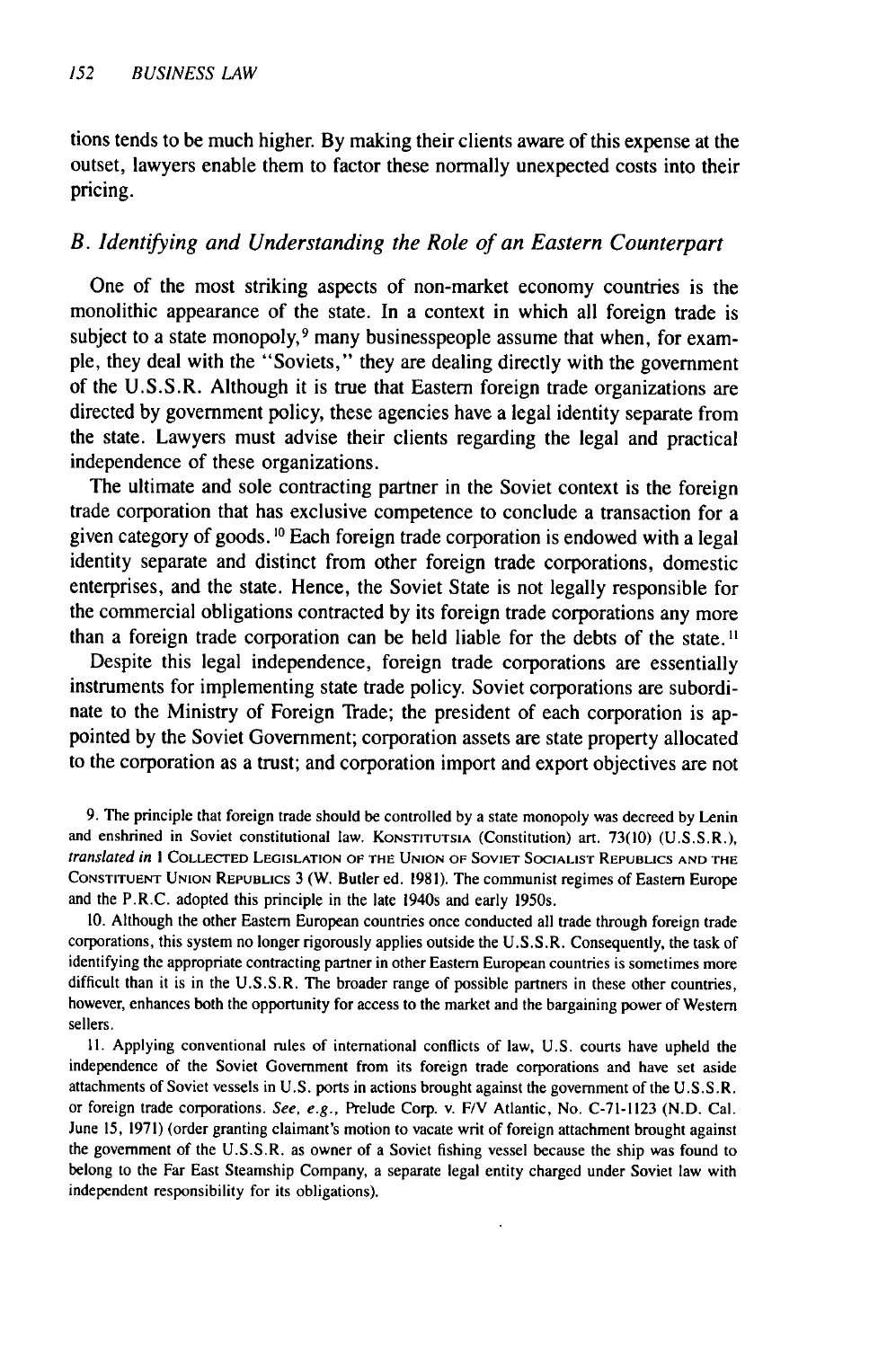freely determined but rather are dictated by the government's foreign trade plan. **1 2** While foreign trade corporations act as the principals in trade transactions, they are not the end-user of their purchases nor the manufacturer of the products they sell. They serve instead as intermediaries for domestic enterprises. As such, they realize planned purchases and sales within their respective hard currency budgets. On technical questions, they normally defer to the domestic enterprise for which they act. Foreign trade corporations rarely perceive their role as one of initiating projects not contemplated by the state foreign trade plan. Such initiatives are left to the Soviet industrial ministries and enterprises, as well as to the State Committee for Science and Technology.

The independence of the trade corporations from the Soviet Government is, thus, of greater legal than commercial importance. This fact should influence the negotiating strategy of Western companies as well as the substantive contractual terms they are willing to accept. Contracts between Western companies and Soviet trade corporations must cope with Soviet commercial policy yet resolve the legal problems that may arise from the separate legal identity of the foreign trade corporation. **13**

Attention must be given not only to the drafting of export and import license clauses, but also to clauses giving rise.to the dependence of the Western company on Eastern organizations. These clauses may cover areas such as state-sponsored quality control inspections, tax obligations, chamber of commerce certificates attesting to force majeure, and the provision of arbitration facilities. In all of these cases, the independence of the relevant Eastern organizations from their

12. The Soviet Government's foreign trade plan is part of the overall economic plan approved by the State Planning Commission (GOSPLAN), the central planning committee attached to the Council of Ministers. *See generally* Statute on the State Planning Committee of the U.S.S.R. Council of Ministers, *translated in* THE SOVIET **LEGAL** SYSTEM 123 (W. Butler compil. 1978). Investment decisions in industrial projects are made by the Council of Ministers, the highest administrative organ in the Soviet system, on the basis of advice from the affected ministries and priorities developed by GOSPLAN. Once approved by the Council of Ministers, the national plan takes on the force of law.

13. Such was the hard-learned lesson of Jordan Investments Ltd. This Israeli company was surprised to find that the denial of an export license by the Soviet Foreign Trade Ministry resulted in cancellation of its long-term oil purchase contract with a Soviet foreign trade corporation without any liability on the part of the Soviet exporter. The decision was based on the act of state doctrine. For an excellent discussion of the issues raised, see Berman, *Force Majeure and the Denial of an Export License under Soviet Law: A Comment on* Jordan Investments Ltd. v. Soiuznefteksport, 73 HARV. L. REv. 28 (1960).

Recently, a similar case involving the government of Poland was heard before an arbitration panel appointed by the London Refined Sugar Association. A Polish Government export ban on sugar was asserted by Rolimpex, the Polish foreign trade corporation, as excusing its performance of large scale supply contracts with major Western European sugar refineries. Applying principles reminiscent of *Jordan Investments,* the arbitrators held for Rolimpex on grounds of *force majeure,* and rejected, among other arguments, the claim that the state and its foreign trade corporation should be treated as one entity. The decision was affirmed by the British courts. C. Czarnikow Ltd. v. Centralia Handlu Zagranicznego 'Rolimpex,' [1978] 2 All E.R. 1043 (H.L.).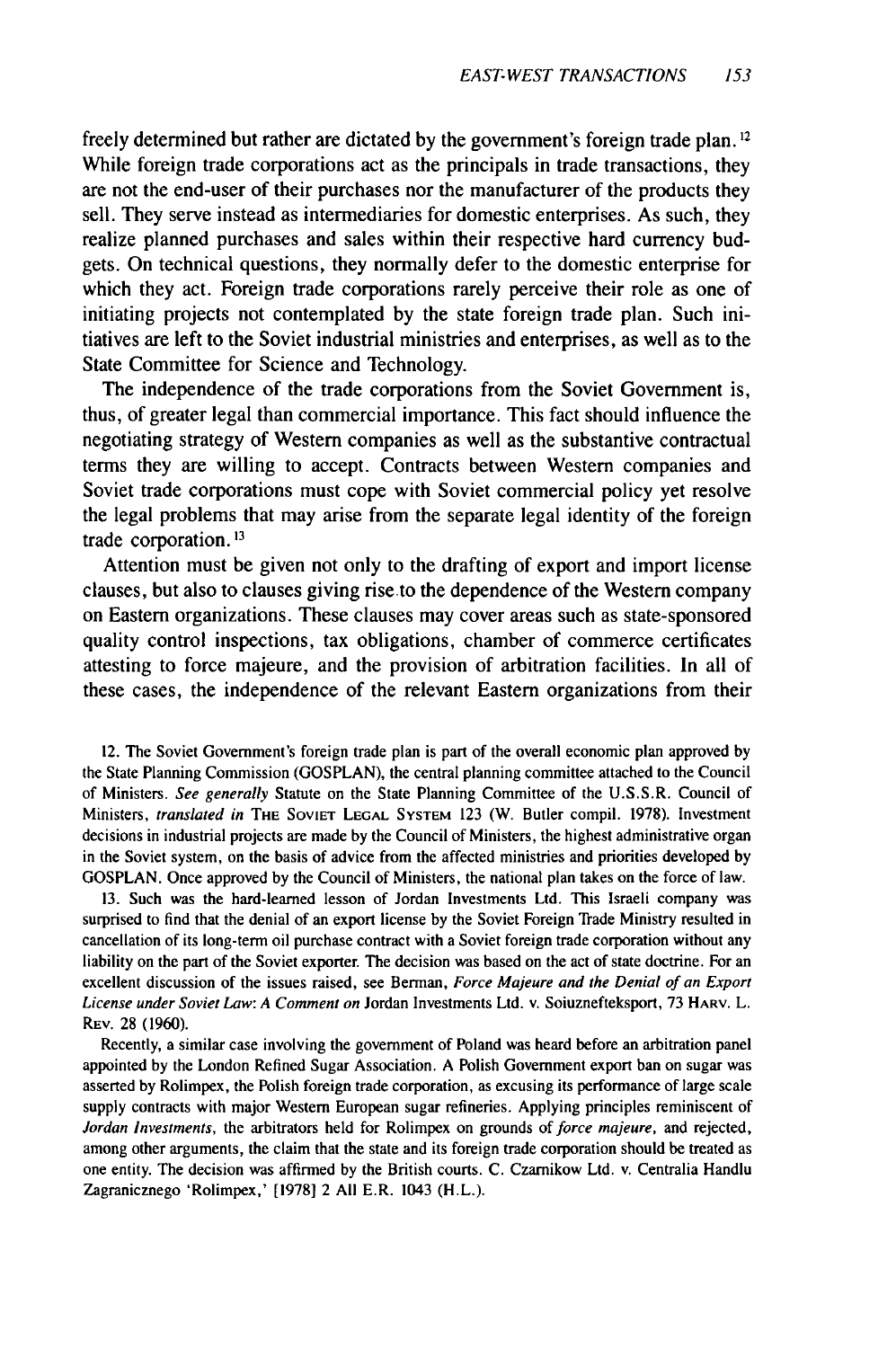governments may be more apparent than real, thereby presenting risks which companies operating in a West-West context would not expect to encounter. Eastern chambers of commerce are attached to the same foreign trade ministries to which foreign trade corporations are subordinate. These chambers of commerce house the quality control inspectors, the Eastern foreign trade arbitration facilities, and the experts who certify the existence of *force majeure* circumstances. While there is no basis for alleging systematic partiality, the risk of partiality is inherent in the relationship between these entities.

### II. STRUCTURING AND NEGOTIATING TRANSACTIONS

When a client contemplates a complex East-West industrial transaction, the lawyer must be prepared to become extensively involved not only in the structuring but also in the negotiation of the transaction.<sup>14</sup> An experienced East-West transactions lawyer will guide the client through a number of problems peculiar to that situation. For example, complex financial arrangements, including counterpurchase, compensation, and switch arrangements are often necessary. 's In addition, the experienced lawyer will guide the Western company through the complex forms and the unusual negotiating practices used by Eastern negotiators. Moreover, he or she will be able to advise the client regarding legal constraints imposed by both Western and Eastern governments.

#### *A. Documentation in Negotiations*

Both Eastern and Western parties prefer that their negotiations and contractual relations be carefully and extensively documented. From the Eastern standpoint, the conclusion of protocols, cooperation agreements, and similar documents of intention facilitates internal discussion of a proposed project before the formulation of a binding legal commitment to the Western party. From the Western standpoint, such preliminary documentation helps to give focus and momentum to the negotiations. Although preliminary documentation is not of binding legal force,<sup>16</sup> it sets forth important policy considerations

14. In sales transactions, it is sometimes sufficient for the lawyer to impart a basic knowledge of the role of the foreign trade corporation, to advise on contract terms and conditions, and to identify the particular corporation which exercises the state foreign trade monopoly for the client's line of goods.

15. See Razoumov, *Les* contrats sur *la* base de compensations entre organismes sovitiques et firmes étrangères, *I JOURNAL DU DROIT INTERNATIONAL 81 (1984); see also Hertzfeld, New Directions* in East-West Trade, HARV. Bus. REV., May-June 1977, at 93. The system of non-convertible currency and the shortages of hard currency experienced by Eastern European countries make the resolution of financial issues critical to successful completion of an East-West transaction.

16. The binding contract dealing with all commercial, legal, financial, and technical aspects of a project is only negotiated and concluded after a basic agreement has been obtained on the key technical aspects of the contemplated transaction.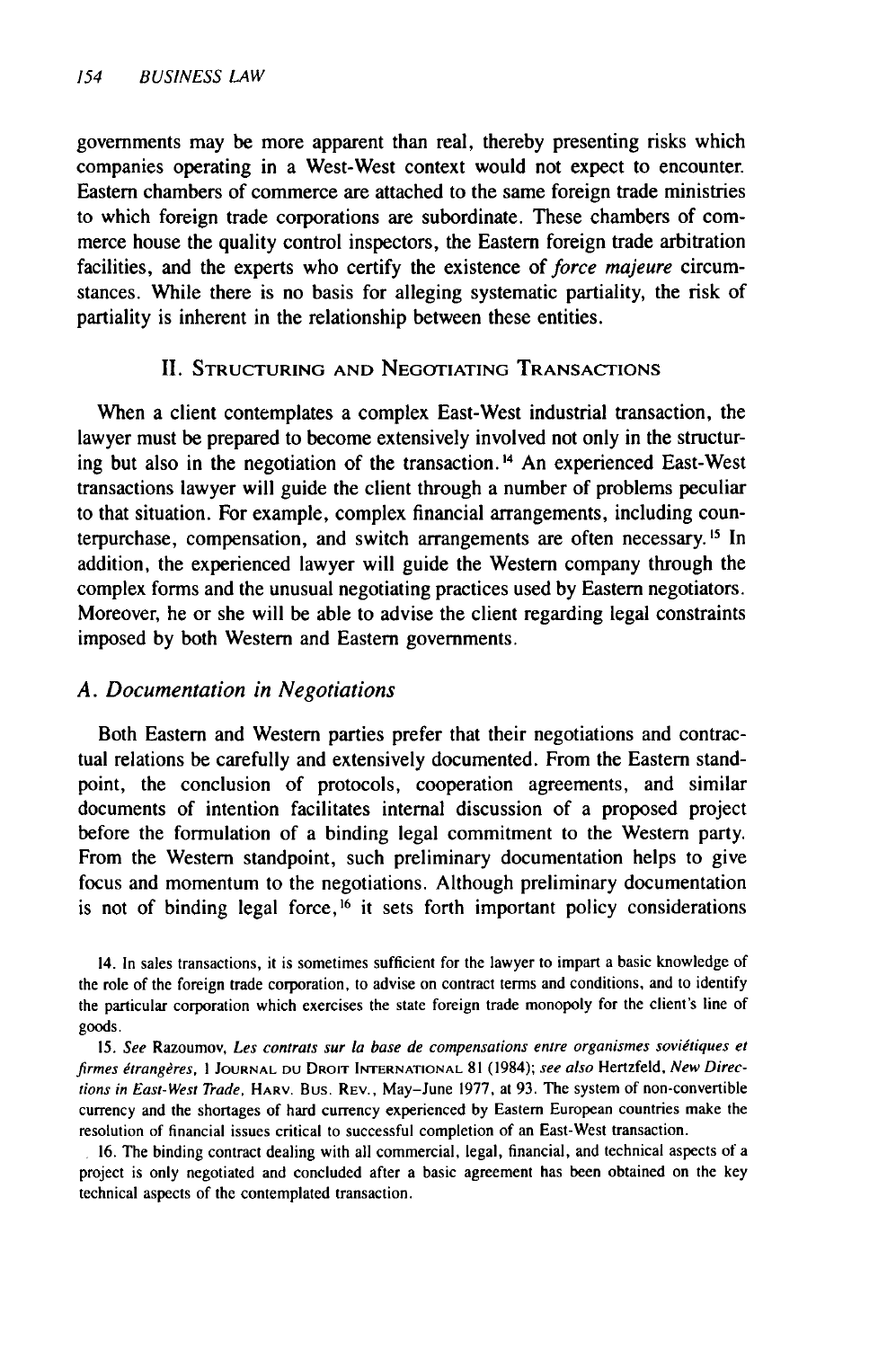relating to the particular project and enables clients to determine quickly the feasibility of the project. **'1**

Contracts used in East-West transactions tend to be long and detailed: Eastern parties often seek to impose their well-established commercial forms. Expert counsel normally try to anticipate the Eastern form contract by preparing their own draft which will, in form if not in substance, either be similar enough to Eastern habits that it may be accepted as the basis for negotiation or at least be likely to lend itself to integration into the Eastern form. In Eastern practice, formalism sometimes takes priority over substance. Concessions are more readily obtainable from Eastern negotiators when they are formulated so as not to appear to be a major deviation from standard practice.

East-West transactions lawyers must be able to predict those commercial terms which are within negotiating reach and those which are likely to lead to an impasse. For example, Soviet standard penalty clauses applicable in case of late delivery of goods usually place an obligation on the Western party amounting to as much as ten percent of the value of the goods. Through negotiation, it is frequently possible to significantly reduce both the amount of such exposure and the exposure itself. It is sometimes possible to obtain grace periods, particularly when the buyer is pressing for early delivery. A lawyer can also help to narrow the risk to a Western company by excluding any penalty when the company is not directly or solely at fault, a notion which is not limited to events *of force majeure.* However, a frontal attack on the inclusion in the contract of a penalty clause to deal with the late delivery issue will stand little chance of success in light of the Soviet policy in this regard, and may create a pointless deadlock in the negotiations.

In the U.S.S.R., form contracts are usually in two languages, Russian and the Western party's language. Both versions are equally authentic. The Soviet insistence on equally authentic texts can give rise to ambiguities and difficulties of contract interpretation in the event of a dispute. When the two texts do not accord

17. Western negotiators should try to obtain, at as early a stage as possible, a statement of agreement on issues of basic policy. For example, a negotiator might attempt to establish whether the Eastern party will expect the Western supplier to assume prime contractor responsibility for a plant project. In addition, it is helpful to establish whether the Eastern party intends to impose the counterpurchase of some of the plant production as a precondition for the project, a demand increasingly advanced throughout the East as a result of chronic hard currency deficits. Western negotiators are in a better bargaining position if they know about these issues early in the negotiating process.

Often, a Western supplier is not in the business of dealing with the counterpurchase goods offered to it. For example, a company which supplies plant and equipment for producing tomato paste may have no experience selling tomato paste. Moreover, if the company were to try to deal with these goods, it might find itself in competition with its own equipment customers elsewhere in the world. Such considerations may be so overriding that the company would choose not to pursue a supply project if it became clear that it would have to be realized on a so-called compensation or counterpurchase basis.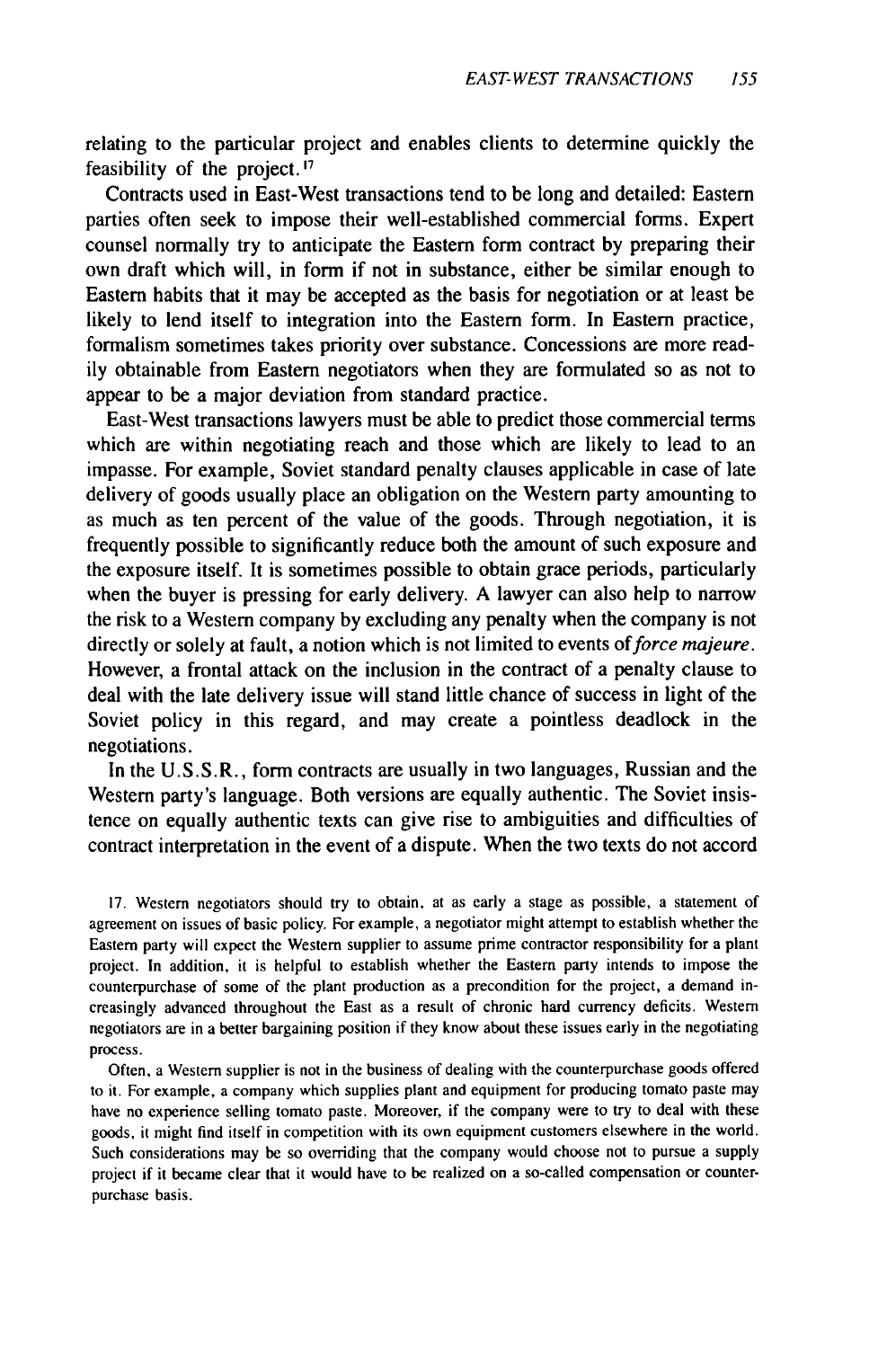or when there is an ambiguity in the English version, an unexpected resolution may be dictated by the Russian version. For example, in English language contracts, the term "execution" can be interpreted as either "signature" or "performance." In the U.S.S.R., however, two distinct and unambiguous terms are used for signature *(podpisanie)* and performance *(vijpolnenie).* Thus, when a guarantee clause provides that the Western seller is obliged to provide the latest technology as of the date of "execution" of the contract, the language of the Russian version may be of considerable importance. Western lawyers competent in the Russian language are, of course, well situated to assist in verifying the clarity and lack of ambiguity of both texts.

#### *B. Negotiating Techniques and Issues*

There is a notable uniformity of contractual terms and negotiating tactics used in East-West transactions even in very different industrial and commercial sectors. This uniformity is particularly striking as regards the U.S.S.R. It results from the monopolistic control exercised by the Ministry of Foreign Trade over trade practices, and the conservative attitude of Eastern negotiators. The Western lawyer or businessperson who has participated in several negotiations will be able to anticipate with a high degree of accuracy the evolution of each new negotiation.

It is essential for Western lawyers to provide their clients with an appreciation of the scope of authority of the Eastern negotiator. Many Western businesspeople assume that the person on the opposite side of the table in a negotiation has full power to make decisions or at least substantial weight in the decision-making process. In fact, affirmative commitments are usually a matter for collective decision within the bureaucracy, and are not left to a single individual no matter what impression of importance he may give or his title may suggest. A Western lawyer must convey to his client the limits of an Eastern negotiator's authority so that the client can avoid premature concessions and unrealistic expectations that may prove an obstacle to future negotiations.

The question regarding the scope of an Eastern negotiator's authority is further complicated by the fact that Eastern foreign trade organizations employ tiers of negotiators. In the preliminary rounds, the representatives of the Western company may be negotiating with relatively junior representatives of the Eastern organization whose task is to extract the greatest number of concessions while giving up little in return. Only when they have arrived at an impasse does the negotiation pass to the next level where additional progress can be made. To the uninitiated, the first-tier negotiator conveys an impression of full authority to conclude an agreement on all issues. This is not the case. The Western negotiator must not expect the Eastern side to make major concessions at this level nor should he concede too much himself, since he will need to reserve flexibility for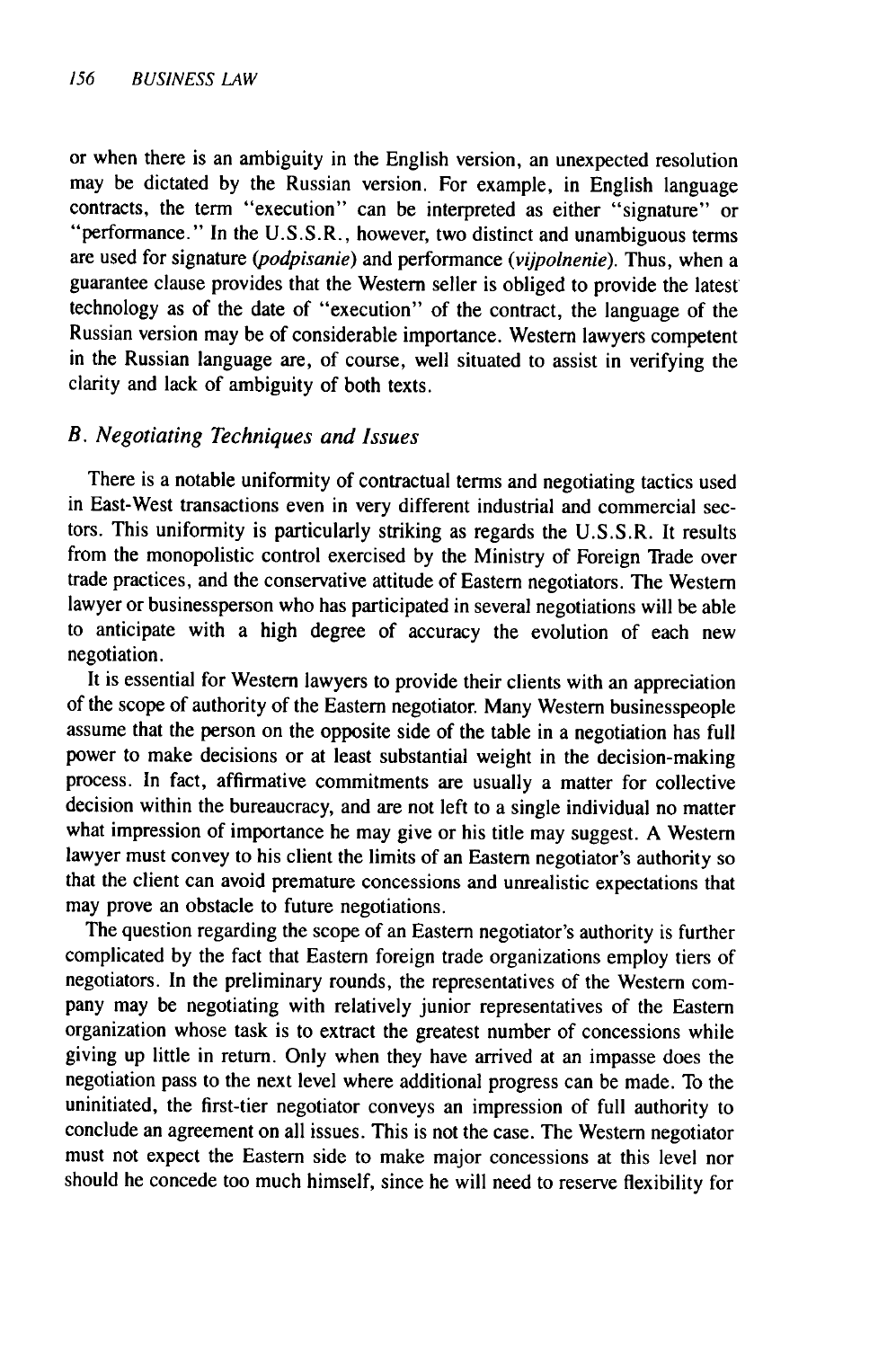the next level of negotiation. Issues such as final price, discounts, scope of delivery, and penalty or liquidated damage clauses often remain unresolved until the final stage of negotiations. If the Western party has not retained a margin for movement, the negotiations may reach an impasse that could have been avoided.

By the same token, there is also a tendency on the part of Western businesspeople to attribute to their negotiating counterpart the same kind of business motivations that they themselves have. This can be a serious error. The Eastern negotiator is a civil servant with a specifically defined responsibility. He has no entrepreneurial interest in the outcome of any negotiation which he may be conducting and is unlikely to share in any profit that may be realized from the transaction. He will, however, be judged by his superiors on his ability to fulfill, within the allotted budget, the objectives assigned to him under the foreign trade plan. This must be done while adhering as closely as possible to the Ministry's norms of commercial practice. The Eastern negotiator invariably stands to lose more by his mistakes than he stands to gain by taking risks. This makes him both cautious and conservative, particularly in dealing with companies he does not know well through prior experience or reputation.

The presence of a Western lawyer experienced in East-West transactions is highly beneficial during negotiations. Even an experienced Western negotiator with a solid grounding in Western commercial and legal principles may not be sensitive to the aberrations that can result from applying those principles to an Eastern context.<sup>18</sup> The Western lawyer can also be used to play a variety of different roles in face-to-face negotiations. The lawyer can, for example, raise technical objections to the endless demands of the Eastern negotiator without undermining the personal good will which the chief Western negotiator should seek to maintain. The Western negotiator can explain that his hands are tied since he is bound to listen to the advice of counsel in these matters.

The lawyer can also contribute constructively to commercial negotiations by identifying inadequately defined issues and drafting points, and by raising legal questions which are otherwise likely to pass unnoticed. For example, without knowledge of how to negotiate and draft appropriate clauses regarding dispute settlement, applicable law, *force majeure,* and tax exoneration, Western business negotiators may be ill-equipped to react effectively when faced with Eastern proposals pertaining to these issues. The negotiators for Soviet foreign trade corporations usually do not bring their own counsel to the negotiating table. It should be understood, however, that Eastern negotiators are highly experienced professionals, skilled in East-West transactions. They are aware of the legal

<sup>18.</sup> For a discussion of the *Jordan* Investments case, where conventional principles of international law were applied to absolve a Soviet state trade organization from liability for action taken by the Soviet Government, see Berman, supra note 13.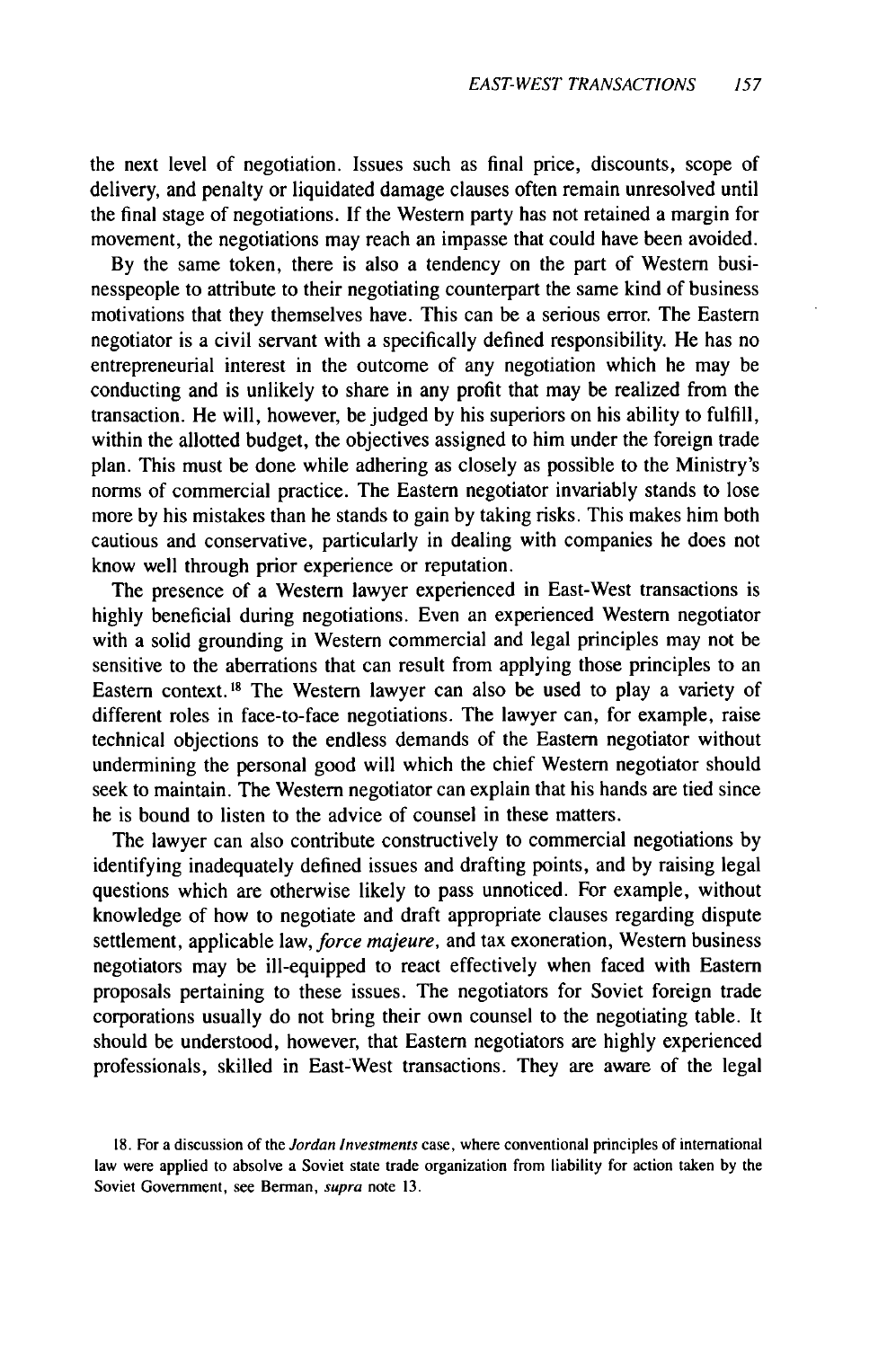issues underlying the types of contracts which they are called upon to conclude and are knowledgeable about the consequences of any concessions they might make. **19**

#### *C. Legal Constraints on the Agreement*

#### *1. The Impact of Western Law on the Agreement*

The political overtones of East-West trade and industrial cooperation render East-West transactions particularly susceptible to legislative and regulatory controls. Such controls in the United States and other Western nations include regulations on the export of technical knowledge, high technology equipment, and other strategic goods to communist countries;<sup>20</sup> restrictions on credit facilities;<sup>21</sup> the requirements of the Foreign Corrupt Practices Act (which may pose special problems when dealing with officials of state-trading countries); $^{22}$  and the possible application of U.S. or Western European antitrust laws to contract provisions aimed at preventing re-exports and to other restrictive provisions. <sup>23</sup>

19. Occasionally, as a tactic to neutralize the participation of Western counsel, Soviet negotiators may ask their own lawyers to assist in the discussions. In such cases, the advice of the Eastern lawyer tends to be limited to narrow questions of law, about which his opinion will often be highly inflexible. Dealing with this tactic can prove to be a difficult challenge for the Western lawyer. The author, however, has also encountered cases in which the Eastern lawyer participated in a creative way and not merely to block negotiations. In such cases, the Eastern lawyers demonstrated a high degree of professional competence on questions of law and draftsmanship.

20. A list of goods restricted for reasons of common security is formulated by the Coordinating Committee of the Consultative Group on Export Controls (COCOM), an organization composed of Japan and the NATO member countries (except Iceland and Spain). COCOM, an informal group established in 1949 without a charter, is not based on any treaty arrangement. Compliance with its embargo list is on a voluntary basis as the group has no enforcement powers. *See* generally Transfer of United States High Technology to the Soviet Union and the Soviet Bloc Nations: Hearings Before the Permanent Subcomm. on Investigations of the Senate Comm. on Governmental Affairs, 97th Cong., 2d Sess. (1982); Shillinglaw & Stein, Doing Business in the Soviet Union, 13 Law & PoL'Y **INT'L** Bus. 1, 48-49 (1981).

21. *See,* e.g., Export-Import Bank Act Amendments of 1974, § 8(3), 12 U.S.C. § 635e(b) (1982). 22. 15 U.S.C. *§§* 78dd-l, 78dd-2 (1982).

23. See **COMM'N** OF THE EUROPEAN **COMMUNITIES, TENTH** REPORT **ON COMPETITION** POLICY <sup>80</sup> (1980). For this reason, special care should be taken in drafting restrictions on re-export of finished products manufactured in the East, particularly in the case of a license granted by a Common Market company.

While, in principle, the U.S. antitrust rules set forth in the Sherman Act and the Clayton Act are also applicable, U.S. law appears to be somewhat more lenient than European Community law in its treatment of ancillary territorial restraints affecting re-export of goods produced abroad. *See 15* U.S.C. *§§* 1-7, 12-27 (1982); see *also* Antitrust Div., U.S. Dep't of Justice, ANTITRUST **GUIDE** FOR **INTERNATIONAL OPERATIONS** (rev. ed. Mar. **i,** 1977).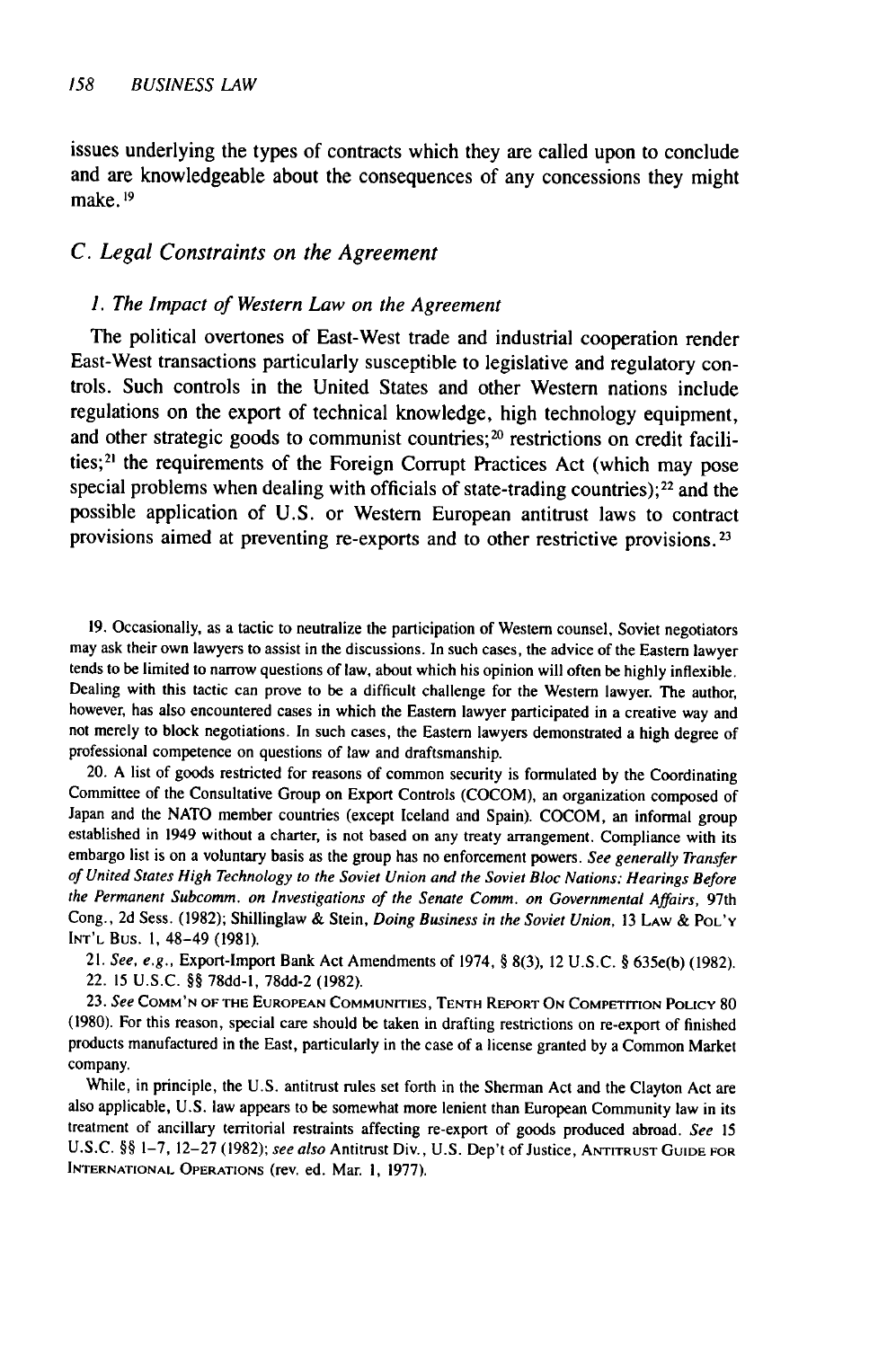These controls are particularly problematic because they can arise unexpectedly in response to political situations, sometimes even independently of national security and economic considerations. One relatively recent example is the U.S. reaction to the disbanding of the Solidarity movement in Poland. In response to this political situation, the United States applied a series of extensive export restrictions to the U.S.S.R. and Poland, including some on an extraterritorial and retroactive basis.24 This action encountered strong opposition from European governments which considered it an unacceptable interference by the United States in their own foreign policies.<sup>25</sup> They considered such interference detrimental to European companies which were licensees and subsidiaries of U.S. corporations. These companies were prevented from fulfilling large-scale existing contractual obligations, thereby creating a situation with potentially dire consequences for the companies and their employees. At the same time, U.S. business circles also criticized these restrictions as counterproductive to U.S. interests.<sup>26</sup> Indeed, because U.S. companies and their affiliates were prevented from fulfilling existing contract obligations, they were stigmatized as unreliable suppliers.

Some of these restrictions have now been relaxed, **27** but they typify the kind of unpredictable political occurrences to which East-West trade is particularly vulnerable. Indeed, the political risks at times have been so great as to be uninsurable except at prohibitive cost, and more than one company has been distressed to find how exposed it was under the contract it drafted.

#### *2. The Impact of Eastern Law on the Agreement*

It is essential that the parties to a contract appreciate the impact of Eastern law upon the contemplated agreement. Under Soviet law, for example, the law governing a foreign trade contract is the law of the place of signature unless the

24. Sanctions taken against the U.S.S.R. on December 29, 1981 by President Reagan consisted, inter alia, of the following: suspension of issuance of validated export licenses; broadening of the oil and gas equipment controls; and non-renewal of U.S.-U.S.S.R. exchange agreements. The U.S. Commerce Department issued special export control regulations on December 30, 1981 and June 22, 1982. *See* 47 Fed. Reg. 141 (1982); 47 Fed. Reg. 27250 (1982).

25. *See Europeans Protest U.S. Curbs on Steel Imports and Gas Line,* N.Y. Times, June 23, 1982, at D3.

26. See, *e.g., Economic Relations with the Soviet Union: Hearings on the Implications of U.S. Export Controls Related to the Soviet Gas Pipeline Before the Subcomm. on International Economic Policy of the Senate Comm. on Foreign Relations,* 97th Cong., 2d Sess. 37 (1982) (statement of Hugh P. Donaghue, Vice-President, Control Data Corporation).

27. On direction of the President, the Commerce Department rescinded both the December 30, 1981 and June 22, 1982 regulations on November 13, 1982. *See* 47 Fed. Reg. 51858 (1982) (to be codified at 15 C.ER. §§ 379, 385, 390, 399).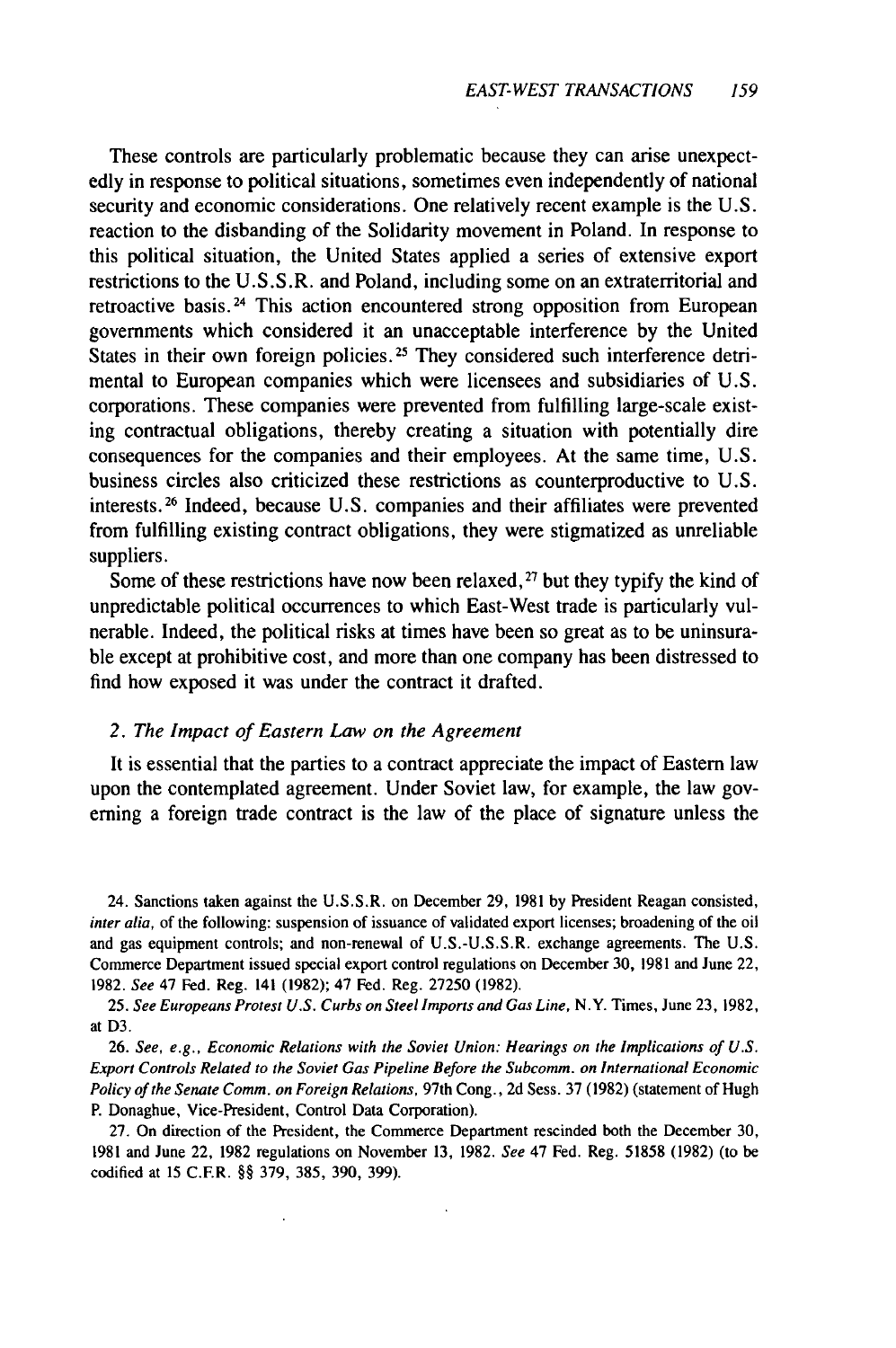parties provide otherwise in the agreement. 28 Most Soviet foreign trade contracts are concluded in Moscow. If a contract is silent on the choice of substantive law, any tribunal, even one in a neutral third country, could well conclude that Soviet law should determine the rights and obligations of the parties.

The results of such a decision may be harmful to a Western party. Since there is no unified body of foreign trade law in the U.S.S.R., the application of Soviet law would mean the application of the domestic civil code of the U.S.S.R. as well as enactments created especially for international dealings such as foreign trade contract signature requirements and tax regulations. Domestic Soviet principles created to govern relations between state-owned enterprises within a single state are not the most suitable for the regulation of dealings between a state enterprise and a private party in an international context.

It is possible to avoid complete governance by Soviet law through a properly negotiated clause requiring application of a third country's substantive law. The effectiveness of negotiated choice of law clauses is limited, however. Certain principles of Eastern law have mandatory effect and any contract provision to the contrary is void. Thus, for instance, statutes of limitation periods are imperative and cannot be altered by the parties or arbitrators.<sup>29</sup> In the P.R.C. and in those Eastern European countries where the establishment of joint equity companies with foreign investment is possible, the Western investor is bound to observe the national laws and regulations applicable to economic activity.

#### III. APPROACHES TO SETTLING **EAST-WEST** COMMERCIAL **DISPUTES**

Once a contract is signed, the lawyer's role decreases. Eastern contracting parties tend to live by the letter of their contracts and for the most part have a good performance record.<sup>30</sup> Most minor disputes and difficulties can be resolved through amicable negotiation with little if any legal intervention.<sup>31</sup>

28. Civil Code of the Russian Soviet Federated Socialist Republic art. 566, *translated* in SOVIET CIVIL **LEGISLATION I** (W. Gray ed. 1965) [hereinafter cited as R.S.F.S.R. Civil Code). It should be noted that the form of Soviet foreign trade transactions and the procedure for their signing are determined by Soviet law irrespective of where the contract is entered into. Id. at art. 565. To be valid, foreign trade contracts and commercial paper must be in writing and must bear two signatures. Authorized signatories for foreign trade contracts include the president (or general director) of the foreign trade corporation, the deputies, the directors of firms, and any other persons who have been issued proper powers of attorney. Since 1978, the distinction between the first and second signatures has been eliminated. Decree of February 14, 1978.

29. R.S.F.S.R. Civil Code, supra note **28,** at arts. 80, 82.

30. The principal exception to this excellent performance record is the problem of late payment. Late payment has posed increasing difficulties in dealings with many Eastern European countries in recent years and has led to a greater need for terms of payment based on letters of credit or telex authorizations.

31. It is important for a Western party to realize that in planned economies, non-delivery of goods or non-performance of other contractual obligations can be particularly disruptive. The economic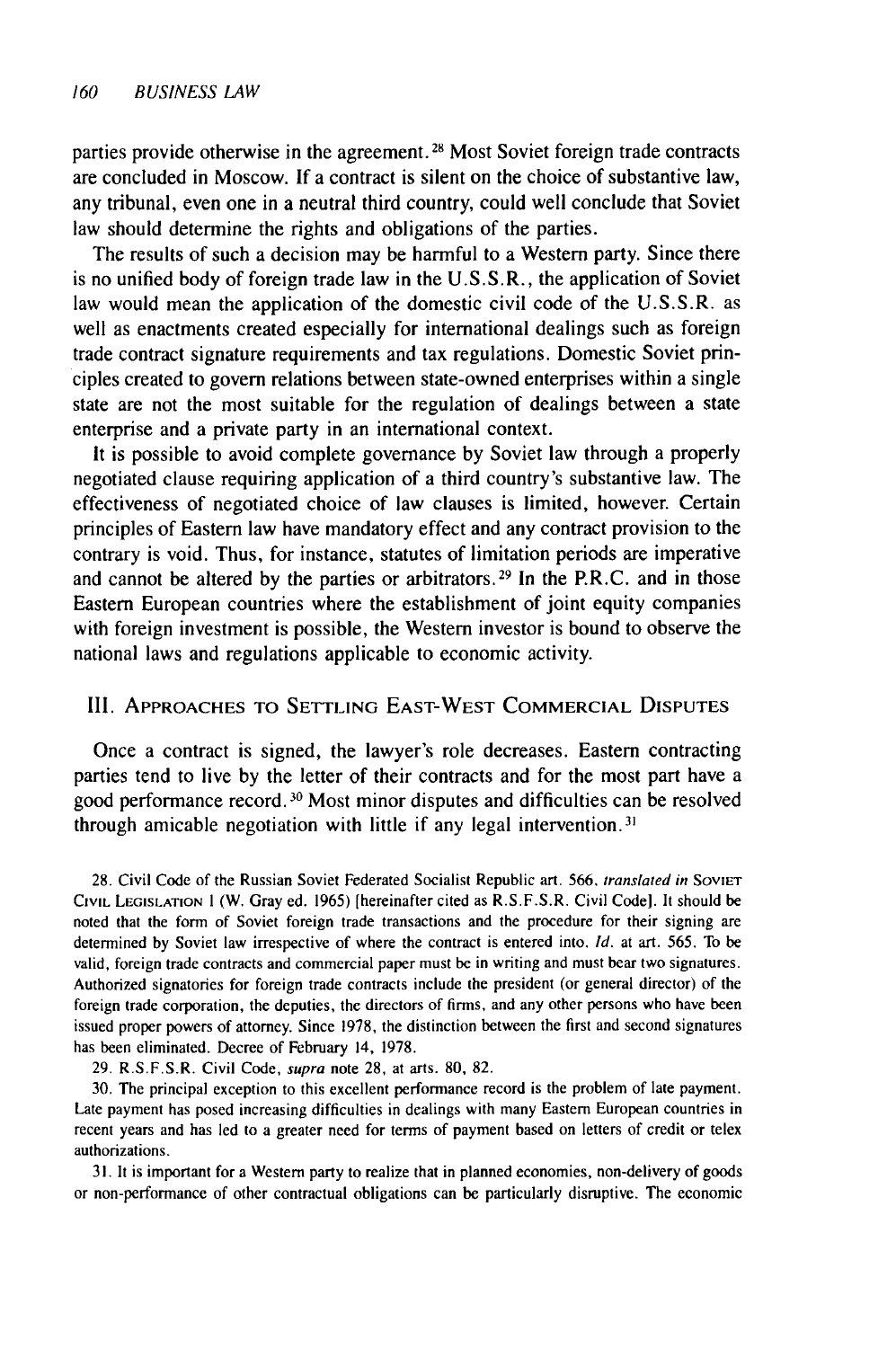When compromise is not possible, East-West commercial disputes are normally referred to contractually stipulated arbitration. Although the Eastern European countries all maintain permanent foreign trade arbitration tribunals attached to their respective national Chambers of Commerce and Industry, companies usually opt for arbitration in a neutral third country before either an ad hoc or an institutionalized court of arbitration. In Soviet practice, the preferred neutral forum is Stockholm, with the Stockholm Chamber of Commerce acting as the appointing authority. Most other Eastern European countries accept the jurisdiction of the International Chamber of Commerce Court of Arbitration, whose secretariat is in Paris. The Chinese have accepted the rules of the United Nations Commission for International Trade Law and a variety of neutral places of arbitration including London, Stockholm, and Geneva.

Eastern European contracting parties are generally reluctant to commence arbitration proceedings. This attitude results in part from the cost in hard currency, the risk of loss and resulting personal embarrassment, and the fact that money damages are not an adequate remedy in a planned economy. Once Eastern parties decide to begin proceedings, however, they tend to pursue them tenaciously and resist settlement out of a need to prove to their superiors that they were right. Even so, the number of arbitrations appears to have increased over the last decade, although this may be largely a reflection of the increased number of long-term and short-term contracts in effect. The ability of counsel to understand the motivations of the Eastern party can sometimes help bring arbitration disputes to early settlement.<sup>32</sup>

#### IV. **CONCLUSION**

Although providing legal services for companies involved in East-West transactions can be frustrating, it is always challenging. The range of matters on which guidance is required is particularly broad in East-West industrial transactions. Moreover, such transactions are long to gestate and are sensitive to the shifting winds of a volatile political climate. To be effective, the lawyer must understand the legal regimes of non-market economies, the non-market economic environ-

system does not allow for rapid response in such situations. Therefore, when a Western company is unable to perform properly, a creative attorney may be able to work out compromise solutions which minimize disruptive effects and avoid claims for penalties or damages. Frequently, claims for penalties can be resolved through further negotiations.

32. For example, in one dispute in which the author was involved, an Eastern party had purchased goods of South African origin through a controlled foreign intermediary. When the goods were found to be defective, the Eastern party had the intermediary bring a claim before the International Chamber of Commerce. The Eastern party decided to settle when Western counsel insisted that the Eastern party participate directly in the arbitration. As anticipated, the Eastern party did not want it to become generally known that it was a business partner with a politically unacceptable country.